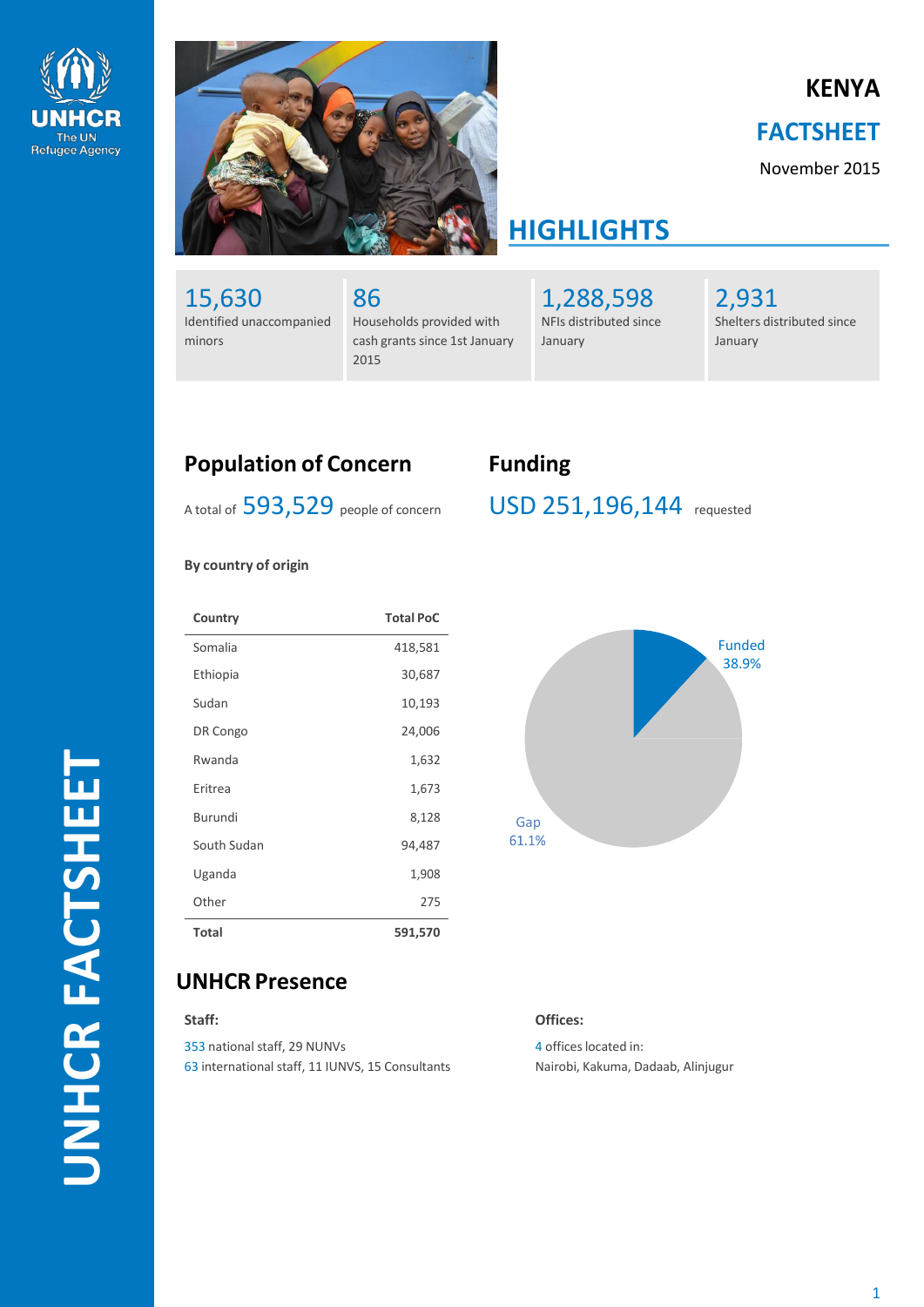

The boundaries and names shown and the designations used on this map do not imply official endorsement or acceptance by the United Nations.<br>Creation date: 15 December 2015 Sources: Boundaries - UNCS, Statistics - UNHCR Ken

+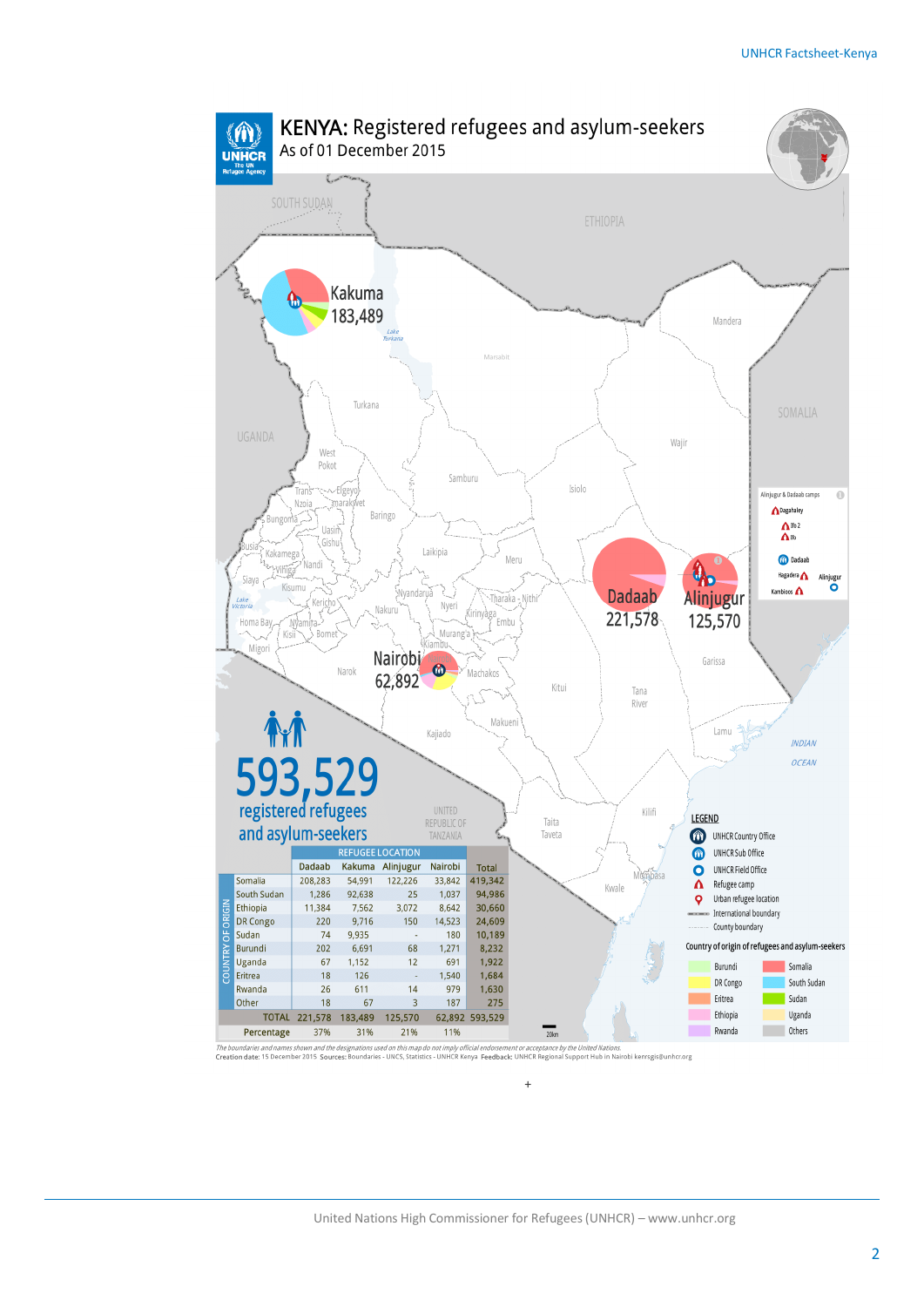# **WORKING WITH PARTNERS**

- UNHCR Kenya officially launched the Artists for Refugees project at the Alliance Française in Nairobi on 04 November. The colourful event was attended by refugees from Dadaab, Kakuma and Nairobi who showcased talent in art, music and culture.
- On 6th November, Somalia Prime Minister His Excellency Omar Abdirashid Ali Sharmarke visited Dadaab refugee camps accompanied by the Juba land President, Ahmed Mohamed Islam, high level authorities from the Governments of Somalia and Kenya and UNHCR Country Representatives for Kenya and Somalia. The delegation toured Ifo 2 camp of Dadaab and had the opportunity of meeting refugee representative and interacting with refugees at a schools, Hospitals and Integrated Return Help Desks.
- UNHCR in collaboration with UNFPA and UN Women officially launched the **HeForShe** campaign commissioned by the UN Secretary General recognizes that gender inequality is a human rights issue and encourages men to speak out and take action against inequalities faced by women and girls.
- 16 Days of Activism was officially launched on 25 November in the Dadaab and Kakuma refugee camps as well as in the Urban Operation and its environs by UNHCR and partners.
- A team from ECHO was on a flight monitoring mission to Kakuma on 20 November. The team comprised of officials from the Brussels and Nairobi offices came to assess how ECHO Flight operations work in Kakuma. They also visited the camp to focus on preparedness activities implemented by UNHCR and partners in anticipation of El Nino.
- A team from Africa Lily, a company that produces handmade leather products was in Kakuma to explore how they can build the capacity of refugee groups making bags in the camp. UNHCR would consider sending some beneficiaries for training at Africa Lily workshops in Nairobi.
- The new Director General of DG ECHO, Monique Pariat was on a one day familiarization visit to Kakuma Camp. The DG was accompanied by an ECHO delegation, UNHCR Kenya Country Representative and heads of UNICEF, IRC and WFP offices in Nairobi.
- During the Pope Francis visit in Kenya, on 26 November 2015 at United Nations Office at Nairobi (UNON), the Pope met and addressed 12 Refugees from various nationalities. The refugees had shared a moment with the Pope, as he greeted each one of them.
- Tripartite MoU with UNHCR, Strathmore University and Windle Trust Kenya (WTK) took place on 18th November 2015. This marks the beginning of offering of improved IT skills and business accountancy courses in Kakuma and Dadaab.

# **MAIN ACTIVITIES**

# **Protection**

### **Registration and Refugees Status Determination (RSD)**

- 897 persons were registered during the reporting months by UNHCR and issued with Refugee Status Determination (RSD) appointments.
- 70 new born children were added to cases bringing the total new registrations to 13226 in the urban refugee programme in 2015.
- The Department of Refugee Affairs (DRA) and UNHCR jointly issued 100 Identity card to refugees at Shauri Moyo.
- 176 cases/208 individuals were interviewed at 1st instance and 07cases/07 individuals on appeal.
- The Technical Advisory Committee (TAC) forwarded a total of 625 cases /1339 individuals recommended for recognition to the Commissioner for Refugees Affairs for endorsement. A total of 3166 cases/ 7351 individuals have been considered by the TAC between January and November 2015.
- Currently, there is a 3-year wait for Refugee Status Determination (RSD) with the schedule running to February 2019. The Office is mobilizing funding to revamp its capacity to address the backlog.
- UNHCR continued to support Department of Refugee Affaires (DRA) to generate and issue RSD decision notifications to cases that have been recognized as refugees and endorsed by the Commissioner. 114 cases/200 individuals were issued with DRA decision notification letters in November.
- 156 refugee documents submitted to UNHCR by Head quarter of Criminal Investigations Department (CID) for verification were processed. This will enable CID to issue certificate of good conduct to refugees to the qualified refugees.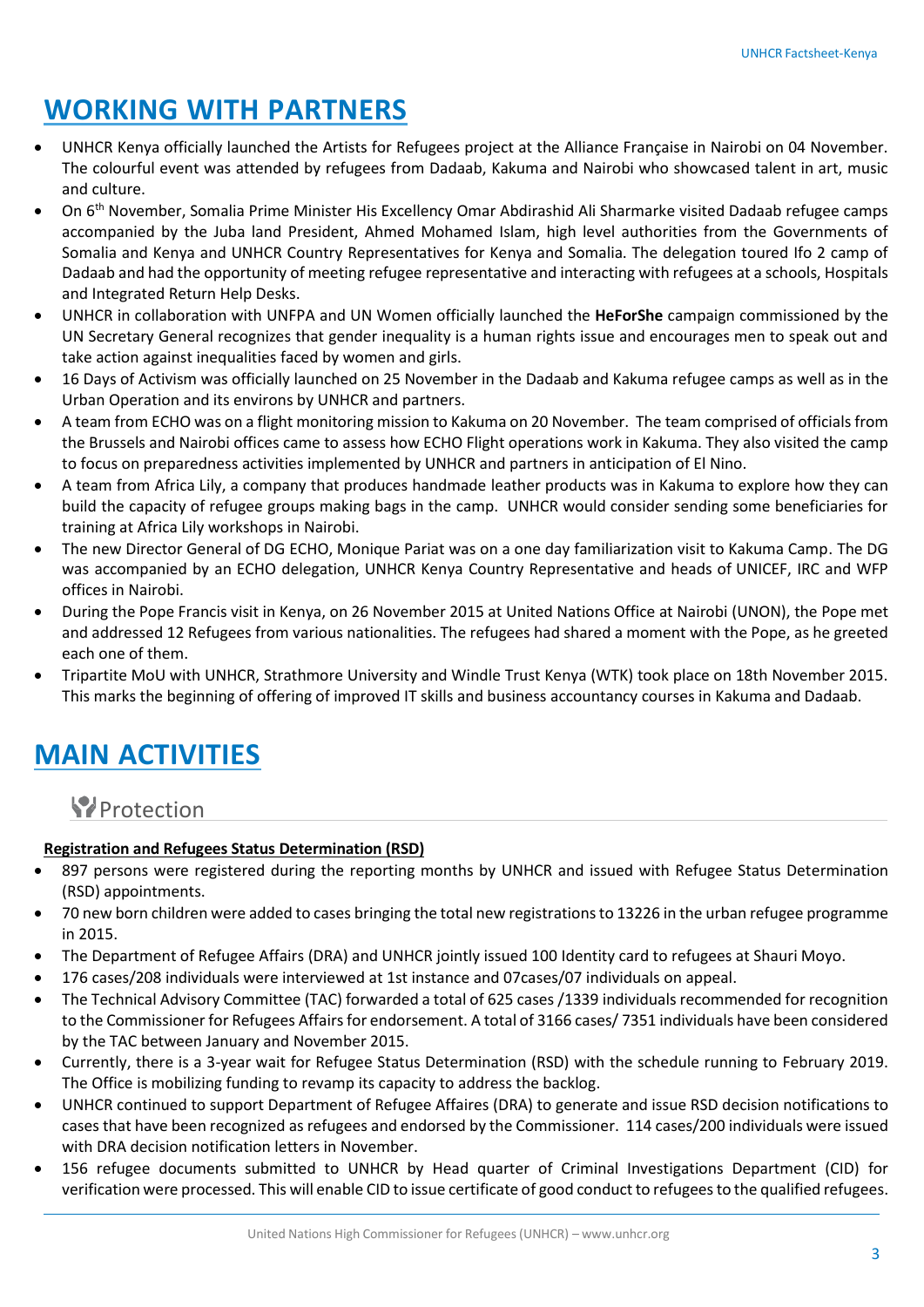#### **Child Protection**

- As at end of November, the total registered UAMs in the Kakuma camp were 2,880 and 13,035 Separated children.
- The Area Advisory Council training for Dadaab Sub County child protection actors was conducted to improve capacity of community-based child protection structures to strengthen the wider protective environment for children.
- The monthly BID panel meeting was held in Dadaab. 17 cases of children with different protection needs of care arrangement, resettlement, voluntary repatriation, family reunification, discrimination and stigma, RSD among others were discussed and recommendation made.
- 80 Best Interest Assessments (BIAs) for UAMs were conducted within the month and submitted to UNHCR by the child protection partner, Heshima Kenya. 2 Best Interest Determination (BID) panels were held during the month and approved a total of 49 cases which were all referred for resettlement.
- 5 unaccompanied minors were placed under alternative care arrangements.
- To date, a total of 79 foster parents have been trained in Mombasa and Nairobi counties by UNHCR and Heshima Kenya.
- 42 child committee members were trained in Kitengela and Eastleigh by UNHCR and Heshima Kenya. The Training was aimed at fostering good governance and leadership skills and child rights.

#### **Protection Monitoring**

- The protection Unit continues to monitor police and prisons in Nairobi and other urban areas within the country.
- During reception days in Nairobi, the unit attended to 242 individual protection requests and conducted 63 Security Assessments.
- A gathering of over 100 persons, comprising refugees, persons with disability, older persons, LGBTI, boys and girls and representatives from UNHCR partners held a day-long discussion on participatory assessment.

#### **Access to Legal Assistance**

- UNHCR initiated a meeting with the Hon. Kadhi from the Garissa Mobile. The Kadhi will be conducting a training to UNHCR staff in addition to any other protection partner on authentic documents issued by the Kadhi's court including the marriage and divorce certificates.
- UNHCR attended the Eastern Court Users Committee (CUC) meeting held in Nyeri. UNHCR and DRA consistently work closely with the judiciary and the police, engaging in training and open forums to enable magistrates, judges, prosecutors, police and prison officers to be in the best position to serve persons of concern and to ensure they receive fair and equitable treatment before the courts.

#### **SGBV and Persons with specific needs**

- 180 religious leaders in Dadaab were trained as agents of change in family Planning, sexual gender based violence (SGBV) and HIV prevention services and nine mass awareness campaigns on family planning, SBGV, and HIV/AIDS at public gatherings and at the refugee blocks were conducted.
- In Kakuma, 20 cases of SGBV were reported in the month. All cases were assisted to access specialized services including psychosocial counselling and medical treatment to address immediate needs.
- 15 individuals approached UNHCR BO desk with SGBV related incidences that occurred in the Country of origin and asylum. 6 of these cases were referred for financial assistance and one case was admitted at the safe house. The rest of the cases were referred to partners for various forms of assistance including medical and psychosocial assistance.
- UNHCR together with HIAS facilitated a three day Training of trainers at Regional Office on including refugee sexual minorities in SGBV prevention and response programs. The outcome was an action plan for all agencies geared towards improving the systems in place to ensure inclusion of sexual minorities.

#### **Statelessness**

 During the course of November, 2015, UNHCR participated in several consultation and coordination meetings on statelessness together with partners including a meeting with Kenya Human Rights Commission to discuss legal aid being offered to stateless persons and persons at the risk of statelessness.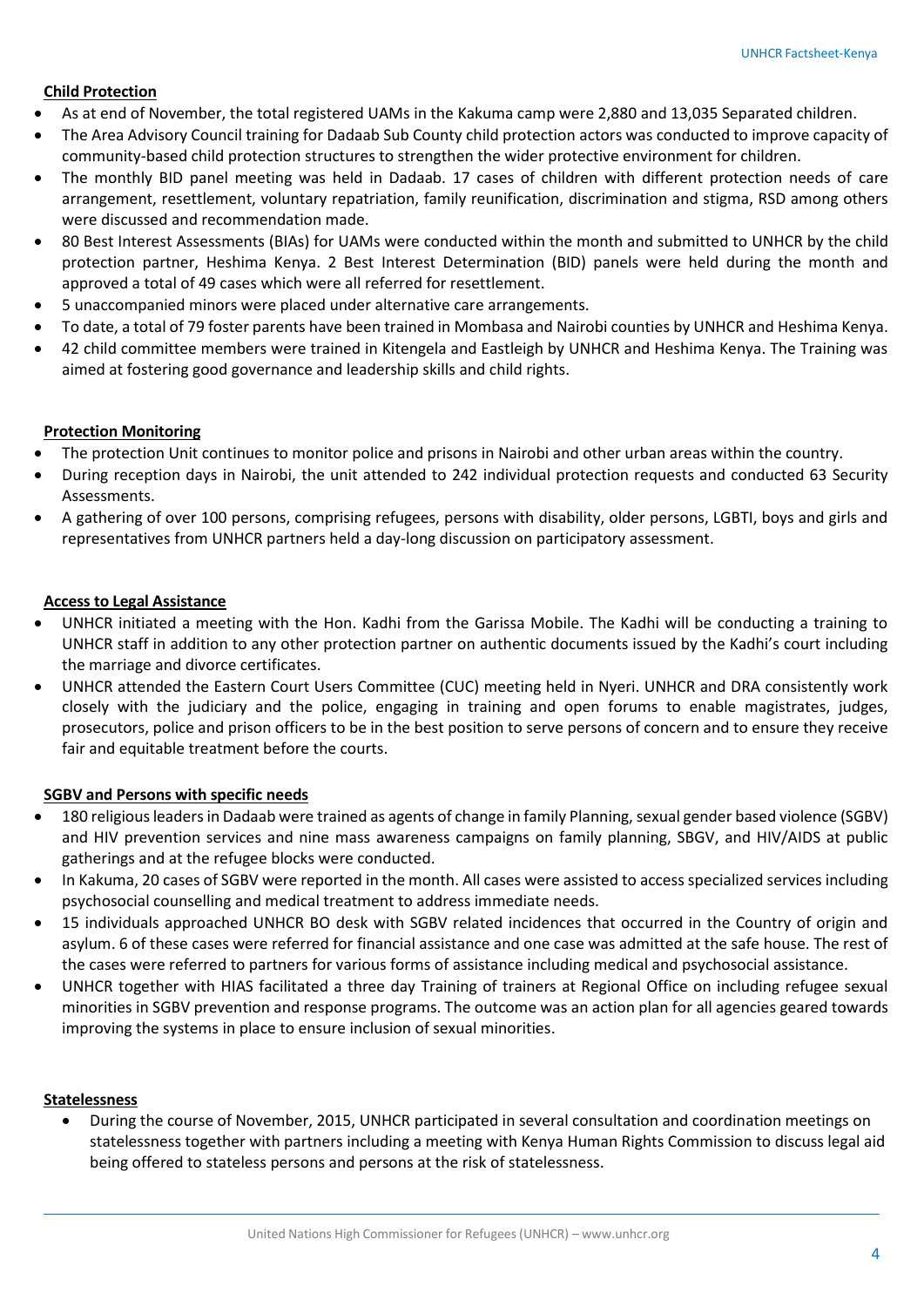#### **Basic Needs and Services for Persons with Specific Needs**

- UNHCR in collaboration with Lutheran World Federation (LWF) distributed assistive and mobility devices celebral palsy wheelchairs, walking frames, walking sticks, orthopedic shoes, elbow and auxiliary crutches to 31 individuals comprising 17 male and 14 female in Hagadera camp. At the same time, 200 elderly and persons with disability benefited from plastic sheets that were received and distributed by UNHCR.
- 76 Refugees and Asylum seekers were assisted with accommodation at NARAP Rehabilitation Centre then transportation to the camps.
- Community Empowerment, Livelihoods and Self-Reliance
- In November, UNHCR Sub Office Kakuma facilitated business and entrepreneurship trainings with AAHI and Equity Bank targeting 123 beneficiaries. The topics covered included financial planning and budgeting, saving and business opportunities.
- 107 new arrivals were profiled at the reception center. The identified skills and business interests included tailoring and agribusiness. The profiles would be used by AAHI in planning targeted livelihood support based on capacities of different groups.
- UNHCR Dadaab hosted the global UNHCR Community Technology Access Coordinator, who jointly with NRC and representatives from a private impact outsourcing company; Samasource, visited various YEP and ICT training centers in the camp. The mission team purposed to assess the various IT related centers and thereafter determine possibility for a youth digital work support program, in 2016.
- 10 persons of concerns (PoCs) have opened new small businesses in from the business support funds received. The businesses are mostly in retail of various merchandises.
- A total of KES 98,500 was repaid in the revolving fund scheme. The amount was loaned out to 7 new beneficiaries selected by the groups themselves.
- 15 persons of concerns completed a 5-day training on accessing freelance online work in partnership with Samasource, an impact sourcing company. 2 of them have received work to write articles.
- 21 persons of concerns participated in the annual Christmas Bazaar at the German Embassy. Total sale made is Ksh182, 450. This is the 4th trade fair persons of concerns have attended this year. Two (02) persons of concerns also brought their products to the URPN end of year event and made Ksh13, 120 sales.

### Education

- The total enrolment in camp schools in Kakuma as at end of November 2015 was 74,079 (38% girls) learners
- UNCHR through Xavier Project issued one time partial scholarship to 35 needy secondary school students to add to the already 137 being sponsored. This will assist in transition for those who were stuck due to fees balances.
- UNHCR held a Regional education Data Management Workshop from 25th -27th November 2015 at Safari Park Hotel.

#### † Health

- The general health status of refugees in Kakuma remained stable during the month with mortality indicators remaining within Sphere/UNHCR standards. I.e. Under-5 mortality rate: 0.2/10,000/day and CMR: 0.05/10,000/day
- Ear, Nose & Throat (ENT) surgeon visited Dadaab. 120 patients from refugee and host community were screened and 21 surgeries conducted.
- Final results for the nutrition survey conducted in August/September 2015 shows that there was an overall decrease in acute malnutrition in Dadaab camps:-8.1% GAM prevalence, compared to 8.9% in 2014. Anaemia remains high amongst children below 5 years.
- Dentist and maxillofacial surgeon visited Hagadera camp and managed to review 126 and 15 cases respectively. Interventions included mainly tooth extraction and cleft lip/palate surgeries.
- The general health status of refugees in Kakuma remained stable during the month with mortality indicators remaining within Sphere/UNHCR standards. I.e. Under-5 mortality rate: 0.2/10,000/day and CMR: 0.05/10,000/day
- GAM and SAM levels among the 104 newly arrived children screened for malnutrition at the reception centre in Kakuma were below the thresholds of <15% (GAM) and <3% (SAM).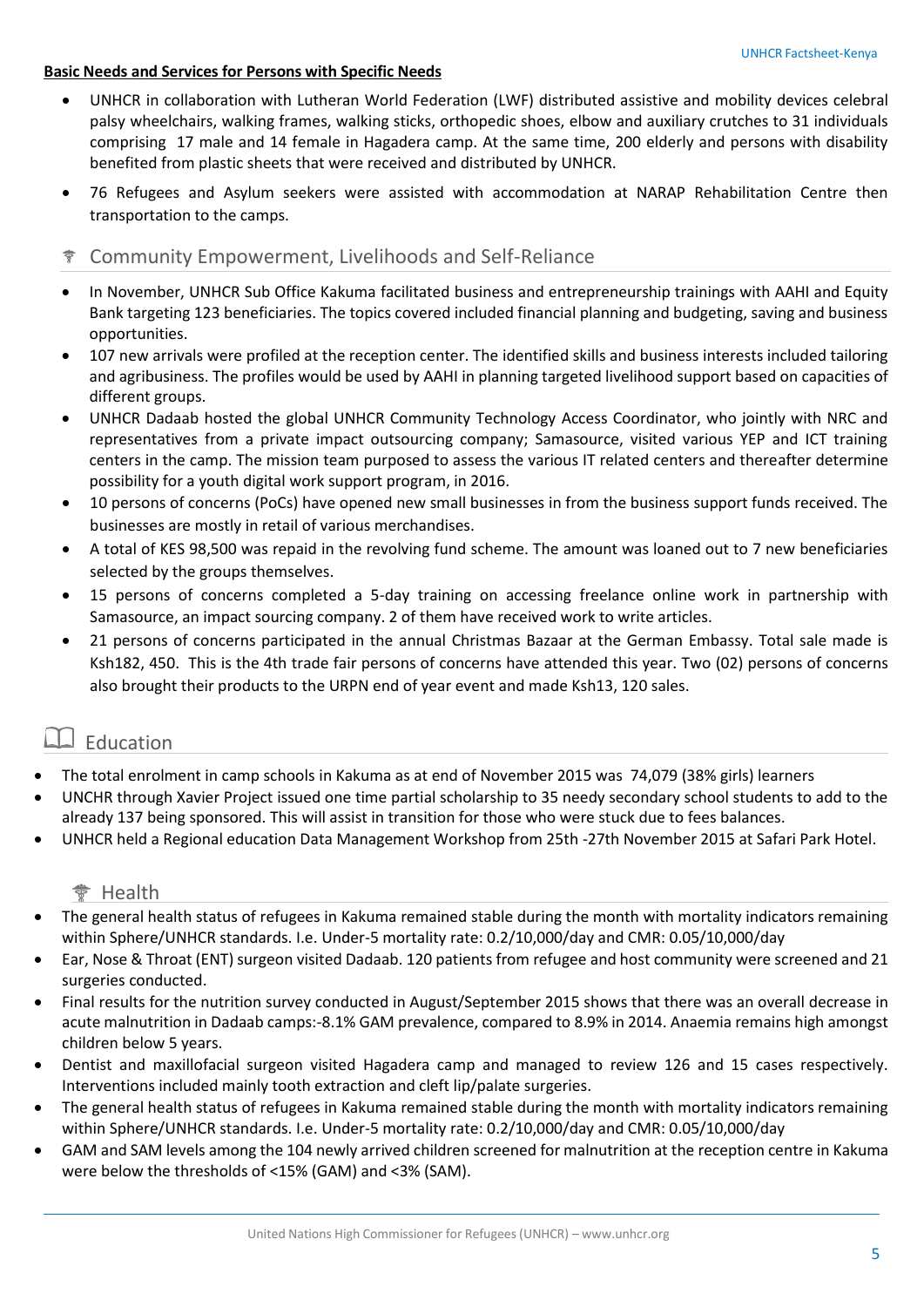## **SAP Food Security and Nutrition**

- In Kakuma the 10% temporary food cut of the WFP food basket continued with each person getting 350g per day (equivalent of 1,400 kilo calories)
- The general food distribution for the month was completed smoothly with no major incident reported in all Dadaab Camps.
- The three year LWF fresh food voucher initiative, was officially launched in Hagadera, during the period. Up to 3,500 persons with special needs will receive monthly voucher worth of Kshs. 600 within the first phase in 2016.
- UNHCR participated in the two day, WFP convened Dadaab Local Trader Selection Committee (LTSC) for the 'Bamba Chakula' voucher initiative



- In November, 220 household latrines were constructed for new arrivals in Kakuma 4. The latrine to user ratio was 1:10 for both family shared and household latrines. Coverage stood at 48.6% for both family shared and household latrine categories and 18% coverage for household latrines only.
- Average water distribution in K4 was 17 l/p/d.

# Durable Solutions

### **Resettlement**

- A total of 126 individuals are confirmed to have departed Nairobi for onward resettlement to United States of America, United Kingdom, Sweden and Australia. Since 1st January 2015, 1141 individuals have departed to resettlement countries.
- During the reporting period, three resettlement counselling sessions were conducted and 380 individuals were counselled.

#### **Voluntary Return**

- During the month of October, 448 returnees were assisted to return by flight to Somalia. All the returnees assisted under the voluntary return process currently stands at 5,853 (3,900 by road and 1,953 by flight).
- Voluntary return movements by road still remains temporary suspended during this rainy season. Flights convoys are to continue to Mogadishu mainly till the 3rd week of December 2015.
- The protection unit conducted 2 sensitization meetings were conducted in Eastleigh during the reporting period for Somali refugees on the Integrated Return Help Desk, which facilitates access to information for refugees who wish to return to Somalia voluntarily.
- 2 cases were received at the return help desk in Nairobi in the month of November with one of the refugee later changing her mind after the seven-day reflection period.
- One 'Go and See' visit to Mogadishu was also conducted with one refugee from Nairobi and one from Mombasa representing the urban operation.
- 28 refugee delegates from Dadaab camps were facilitated to travel to Mogadishu for a Go and See visit between 18<sup>th</sup> and 23rd November 2015.

*UNHCR is grateful for the generous contributions of donors who have provided unrestricted and broadly earmarked funds, as well as to donors who have contributed directly to UNHCR operation in Kenya:*

USA | United Kingdom | Japan | European Union (ECHO +EC) | Canada |Switzerland | Sweden | Private Donors in the Republic of Korea | Private Donors in Spain | Private Donors in Canada | Finland | UNAIDS